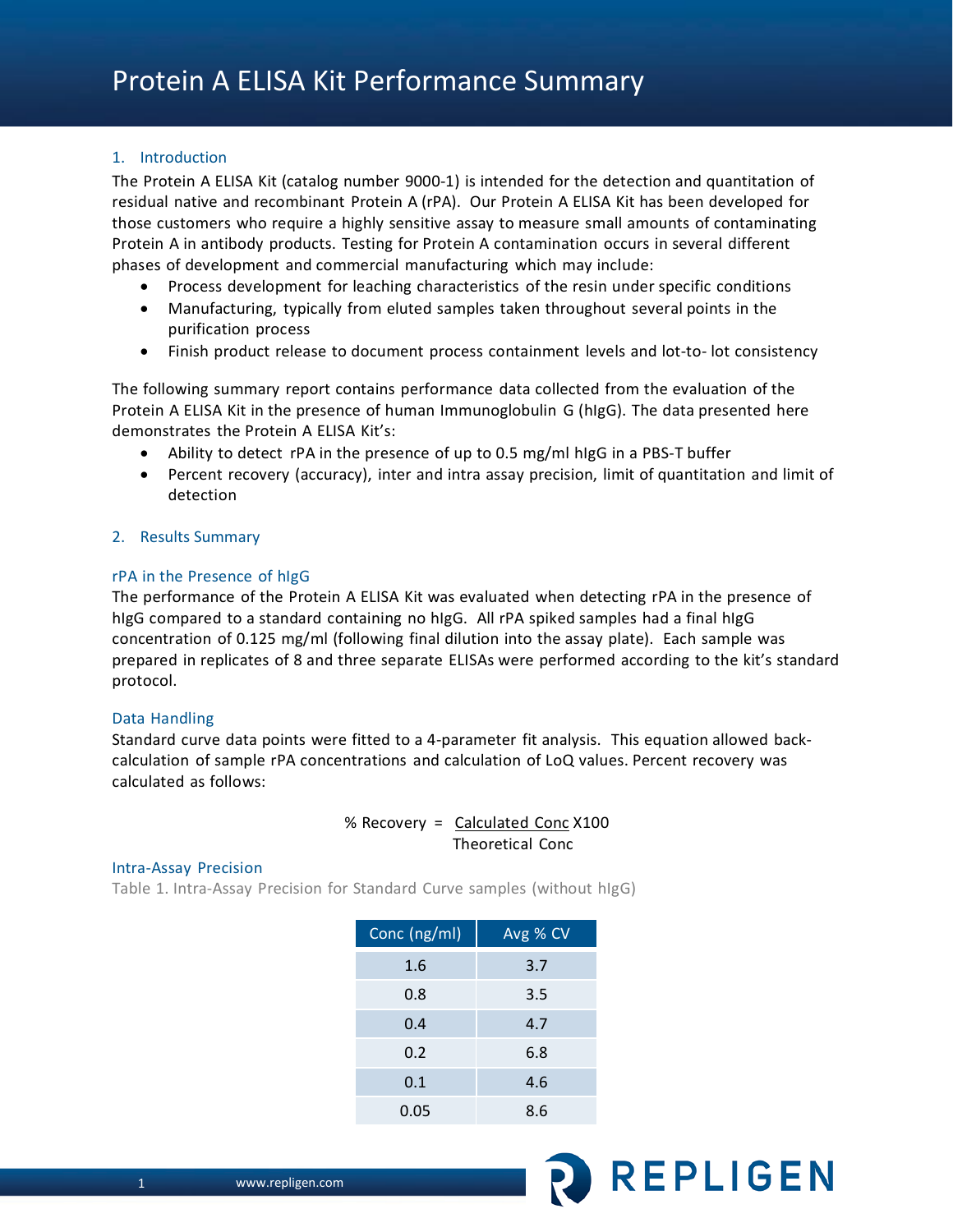| Conc (ng/ml) | <b>Calculated Conc</b> | Avg %CV |
|--------------|------------------------|---------|
| 1.2          | 1.08                   | 3.9     |
| 1.0          | 0.91                   | 3.5     |
| 0.8          | 0.74                   | 2.6     |
| 0.6          | 0.54                   | 3.9     |
| 0.4          | 0.35                   | 3.4     |
| 0.2          | 0.19                   | 8.7     |
| 0.1          | 0.11                   | 10.4    |
| 0.05         | 0.06                   | 17.7    |

# Table 2. Intra-Assay Precision for samples containing hIgG

## Inter-Assay Precision

Table 3. Inter-Assay Precision for Standard Curve samples (without hIgG)

| Conc (ng/ml) | Avg % CV |
|--------------|----------|
| 1.6          | 3.3      |
| 0.8          | 3.2      |
| 0.4          | 4.9      |
| 0.2          | 1.6      |
| 0.1          | 4.1      |
| 0.05         | 2.1      |

Table 4. Inter-Assay Precision for samples containing hIgG

| Conc (ng/ml) | <b>Calculated Conc</b> | Avg %CV |
|--------------|------------------------|---------|
| 1.2          | 1.08                   | 1.3     |
| 1.0          | 0.91                   | 0.9     |
| 0.8          | 0.74                   | 0.8     |
| 0.6          | 0.54                   | 0.4     |
| 0.4          | 0.35                   | 1.0     |
| 0.2          | 0.19                   | 3.1     |
| 0.1          | 0.11                   | 4.9     |
| 0.05         | 0.06                   | 5.1     |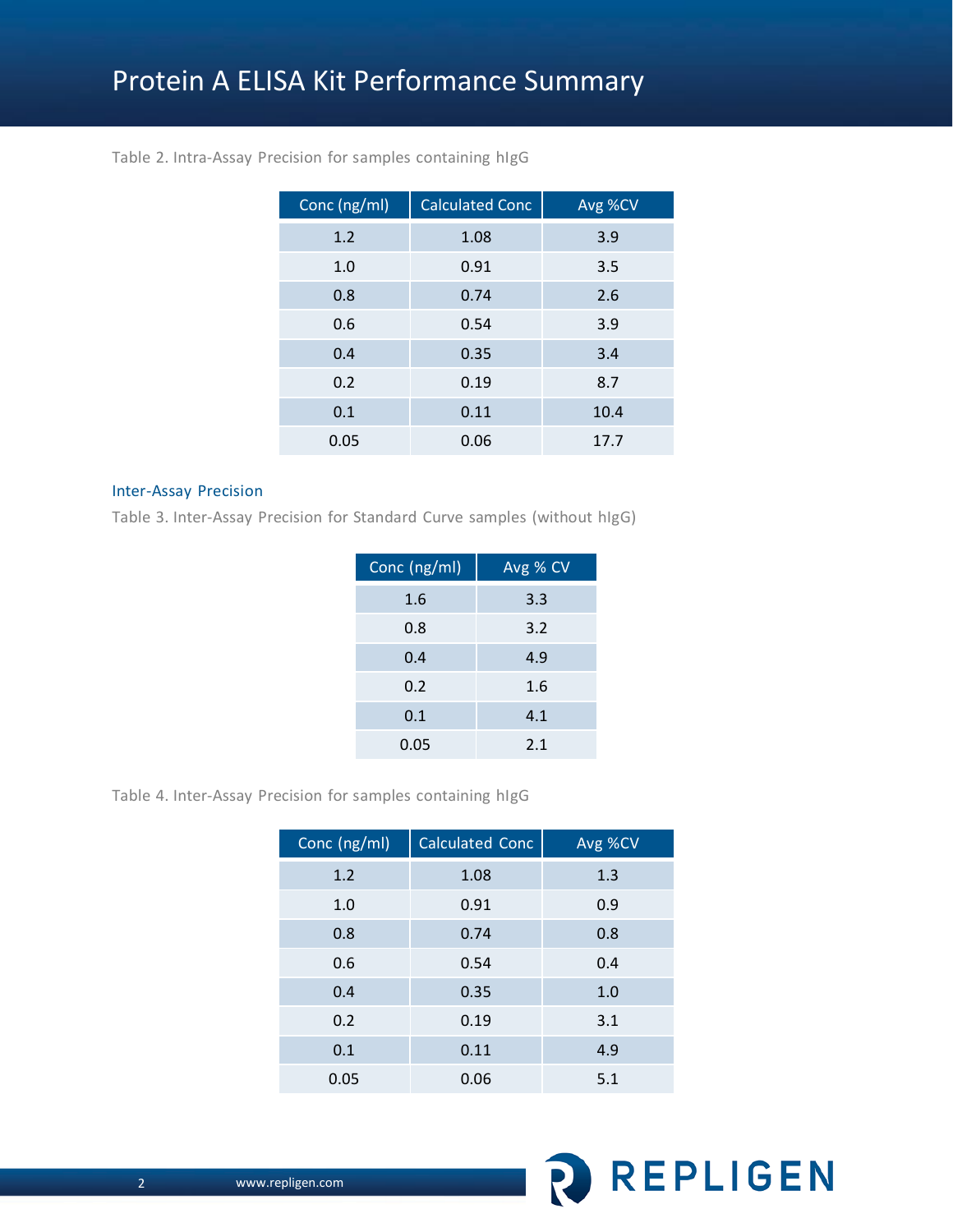## Accuracy

Table 5. Accuracy for Standard Curve samples

| Conc (ng/ml) | <b>Avg % Recovery</b> |
|--------------|-----------------------|
| 1.6          | 100                   |
| 0.8          | 100                   |
| 0.4          | 100                   |
| 0.2          | 101                   |
| 0.1          | 101                   |
| 0.05         | 93                    |

# Table 6. Accuracy for samples containing hIgG

| Conc (ng/ml) | Calculated<br>Conc | Avg %<br>Recovery |
|--------------|--------------------|-------------------|
| 1.2          | 1.08               | 90                |
| 1.0          | 0.91               | 91                |
| 0.8          | 0.74               | 92                |
| 0.6          | 0.54               | 90                |
| 0.4          | 0.35               | 87                |
| 0.2          | 0.19               | 93                |
| 0.1          | 0.11               | 106               |
| 0.05         | 0.06               | 125               |

### Limit of Quanitation (LoQ)

The LoQ determined from the standard curve was calculated to be 0.037 ng/ml. The LoQ for the rPA spiked samples in the presence of hIgG was 0.102 ng/ml or 0.82 ng/mg (0.82 ppm). The sensitivity of the kit when detecting rPA50 ligand in the presence of immunoglobulin is < 1part per million (ppm) or 0.1ng/mL.

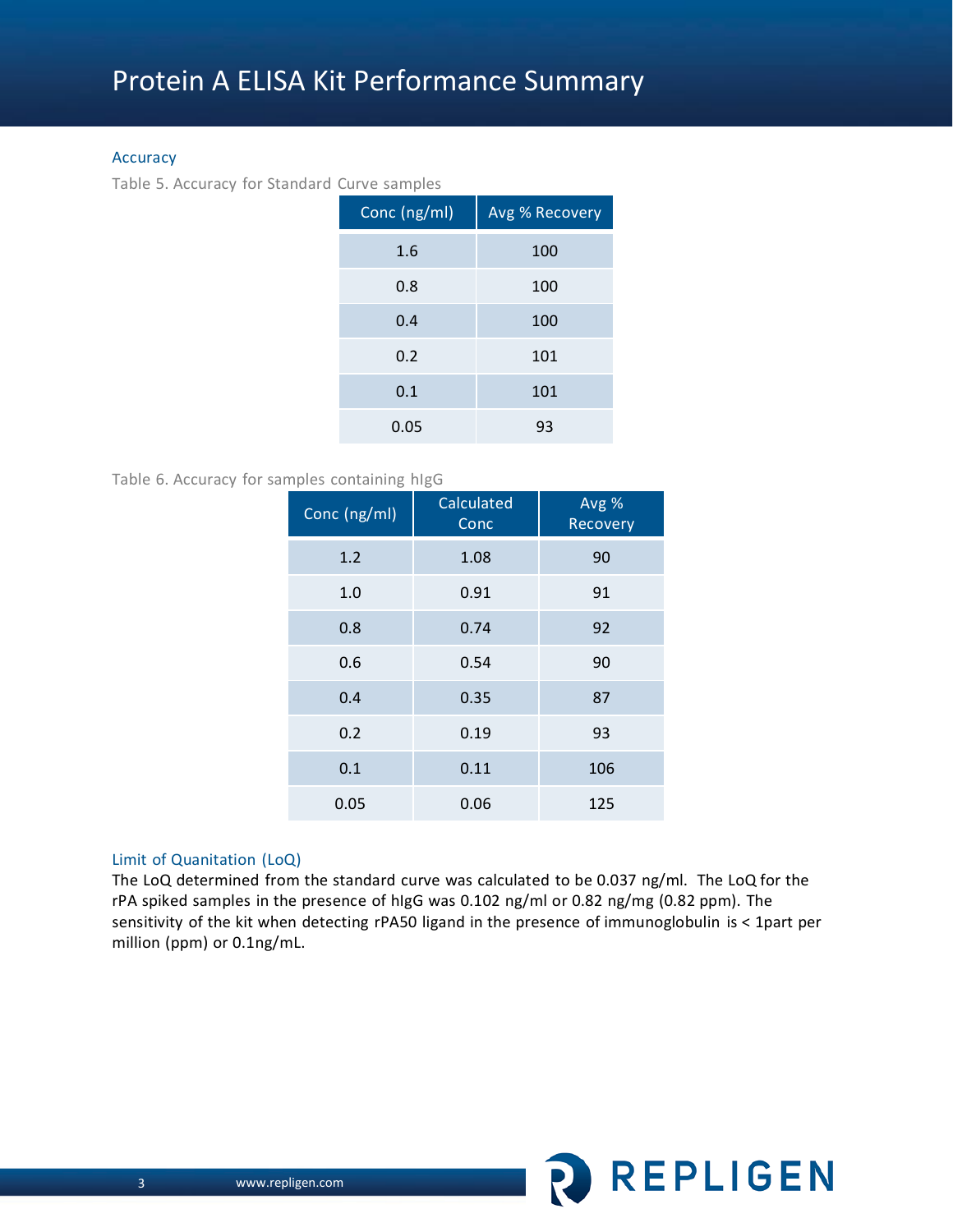# Protein A ELISA Kit Performance Summary

# Linearity of Dilution

Figure 1. Linearity of dilution graph showing high correlation of accuracy throughout the range of concentrations tested.



# **Conclusions**

Intra-assay data indicated that precision for the standard curve samples were within acceptable parameters with % CV values ranging from 3.5-8.6%. The LoQ determined from the standard curve was 0.037 ng/ml.

Intra-assay data indicated that samples were assayed with relative accuracy and precision. The LoQ calculated for the samples was 0.102 ng/ml. (Sensitivity of the Protein A ELISA Kit is 0.1 ng/ml). All sample concentrations equal to and above this limit had % CV values from 10.4-2.6%, below the 15% limit.

Accuracy, gauged by average % recovery was from 93-101% for standards, and from 90- 125% for samples.

Inter-assay data indicated that data was reproducible. The coefficient of variation between assays was less than or equal to 4.9% for all standard concentrations. The samples had a high degree of inter-assay precision as well with % CV values in the range of 5.1-0.4% for concentrations equal to and above the LoQ.